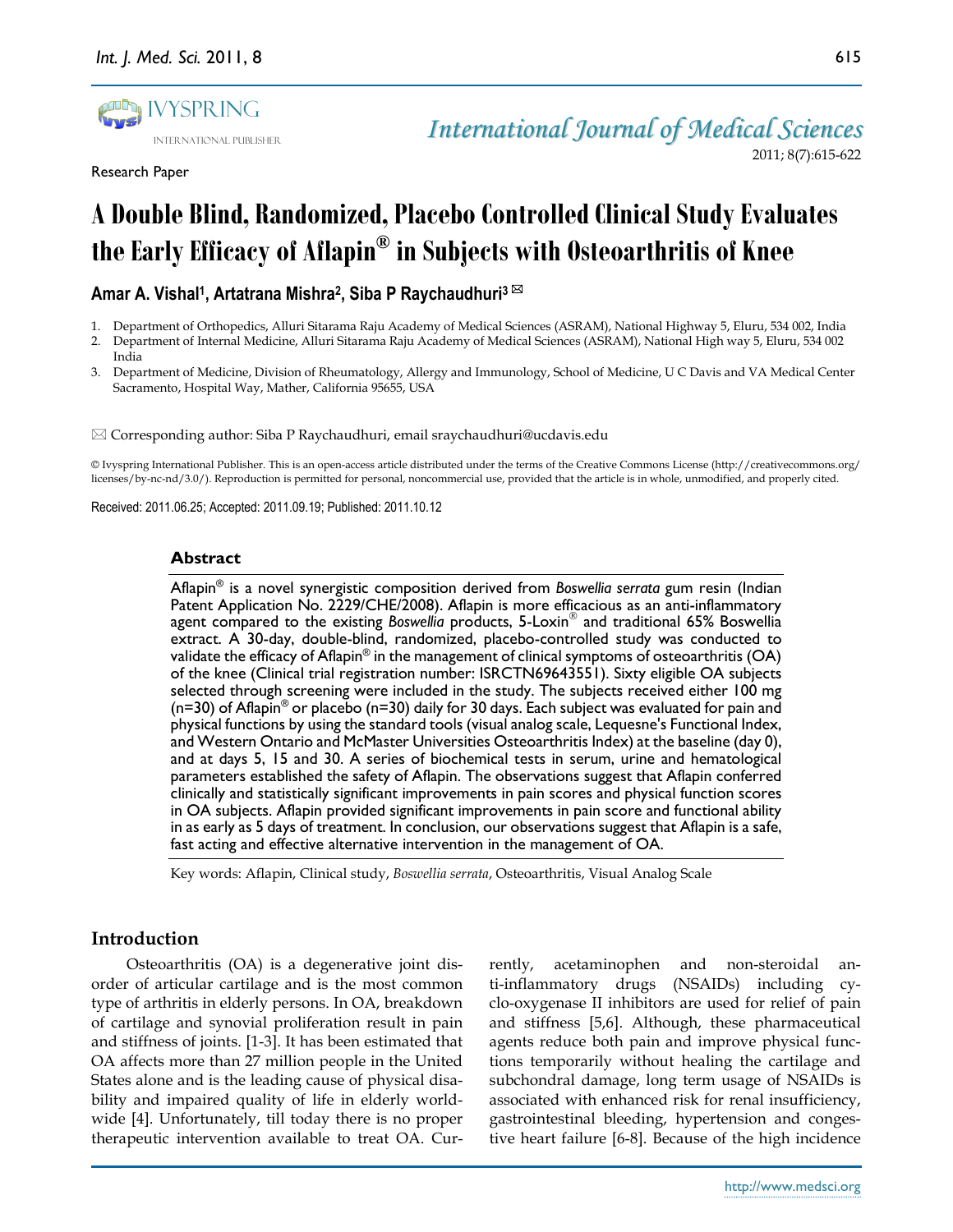of adverse events associated with NSAID therapy, effective and safer alternative treatments for the management of OA pain are highly desirable.

In recent years, the gum resin extracted from the ancient herb, *Boswellia serrata* has gained considerable attention as a potent anti-inflammatory, anti-arthritic and analgesic agent [9,10]. 3-O-Acetyl-11-keto-betaboswellic acid (AKBA) is the most active compound of *Boswellia* extract and is a potent inhibitor of 5-lipoxygenase (5-LOX), a key enzyme in the biosynthesis of leukotrienes from arachidonic acid in the cellular inflammatory cascade [11,12]. A number of independent clinical studies support the anti-inflammatory and anti-arthritic properties of *Boswellia* extracts [13-16].

Aflapin® is a novel synergistic composition derived from *Boswellia serrata* gum resin (PCT/IN2009/000505) [17-19]. Interestingly, the oral bioavailability of AKBA from Aflapin was found to be significantly higher in comparison with that of commercially available *Boswellia* extracts [17]. Aflapin exhibited enhanced 5-lipoxygenase inhibition in enzyme based *in vitro* assay and Matrix Metalloproteinase 3 (MMP3) inhibition in pro-inflammatory cytokine induced human primary chondrocytes. In a comparative analysis, various *in vitro* and *in vivo* studies have established that in comparison with regular *Boswellia* extracts Aflapin possesses more powerful anti-inflammatory efficacy and exhibits better recovery of glycosaminoglycans (GAG) in pro-inflammatory cytokine induced human chondrocytes. [17]. Furthermore, safety studies conducted according to Organization for Economic Co-operation and Development (OECD) guidelines manifested the overall safety of Aflapin in animal models [18].

In a 90-day placebo controlled clinical study the anti-arthritic efficacy of Aflapin was evaluated in OA subjects. Aflapin demonstrated a significant reduction in pain and improvement in the quality of life in OA subjects [19]. Supplementation of 100 mg Aflapin/day conferred significant improvements in pain scores and physical function. These observations led us to substantiate the anti-OA efficacy of Aflapin in a second independent clinical study. We conducted an independent double blind placebo controlled trial in a different set of subjects with OA. This study design was intended to evaluate, (i) the anti-OA efficacy of Aflapin and (ii) to assess whether Aflapin supplementation can provide fast relief from clinical symptoms of OA. The present communication describes the anti-OA efficacy of Aflapin, which substantiates the earlier observation; and demonstrates that Aflapin provides significant pain relief in subjects with OA in as early as 5 days of treatment.

# **Materials and Methods**

# **Study material**

Aflapin is a novel synergistic composition containing *B. serrata* extract selectively enriched with AKBA and *B. serrata* non-volatile oil. The non-volatile oil was prepared by selective removal of Boswellic acids followed by removing volatiles under high vacuum (PCT application # PCT/IN2009/000505). This composition was standardized to contain at least 20% AKBA.

# **Research design**

This randomized, double-blind, placebo controlled trial was conducted during August 2009 to December 2009. The study protocol was approved by the Institutional Review Board (IRB) of Alluri Sitarama Raju Academy of Medical Sciences (ASRAM), Eluru, Andhra Pradesh, India (Clinical Trial Registration No. ISRCTN69643551).

# **Subjects**

One hundred and fifty two patients of either gender were selected for screening. They were between 40 and 80 years of age, and had been suffering from unilateral or bilateral OA of the knee according to the criteria of the American College of Rheumatology [20] for more than 3 months. After the use of usual medications had ceased for 7 days, the visual analog scale (VAS) score that assessed pain during the most painful knee movement had to be more than 40, and Lequesne's functional index [21] had to be over 7 points. Participants had to be able to walk and give both verbal and written information regarding the study. Signed informed consent was obtained prior to entry. Exclusion criteria included an underlying inflammatory arthropathy, hyperuricemia, expectation of surgery in the near future, recent injury in the area affected by OA of the knee, intra-articular corticosteroid injections within the last 3 months, hypersensitivity to NSAIDs, abnormal liver or kidney function tests, major abnormal finding on complete blood count, history of coagulopathies, history of peptic ulceration and upper GI hemorrhage, uncontrolled hypertension, congestive heart failure, hyperkalemia, pregnancy, lactation and malignant tumors.

## **Randomization and treatment**

A total of 60 subjects with symptoms of mild to moderate OA were selected and recruited into the study. Each subject was randomly assigned to the treatment group or placebo group using a randomization table generated using validated computer software CODE; IDV, Gauting, Germany. The ran-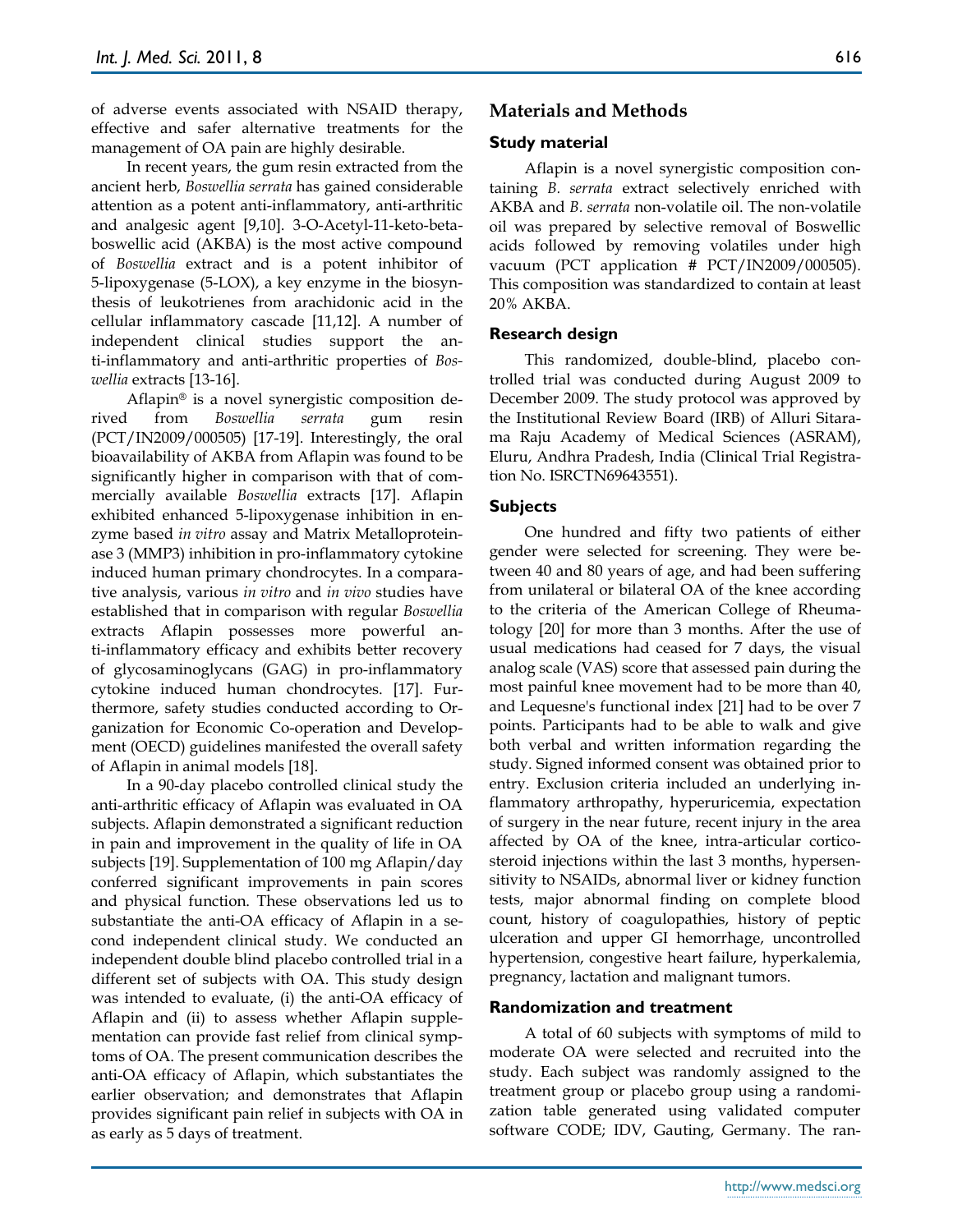domization codes were secured confidential by the clinical trial pharmacist and statistician. Thirty subjects were allocated each into placebo and Aflapin groups. The subjects in Aflapin group received 50 mg of encapsulated Aflapin® twice daily, whereas, the subjects in the placebo group received two capsules having similar organoleptic properties including weight, taste, color, odor and feel. Each subject filled a questionnaire, providing details regarding demographics, medical history and nutritional status, at the baseline evaluation and during each follow-up evaluation on days 5, 15 and 30.

## **Assessments**

Functional disability was assessed at baseline and at all follow-up visits (days 5, 15 and 30) by the investigators. Pain, stiffness and physical function were assessed using Western Ontario and McMaster Universities Osteoarthritis Index (WOMAC) [22], LFI [21] and VAS [23] scores. The pain, stiffness and function subscales of the WOMAC were normalized to a scale of 0 to 100 units [24]. Analyses of these end-points were based upon the time-weighted average change from baseline over 30 days.

For assessment of safety of Aflapin®, several parameters were evaluated in serum, urine and whole blood of all subjects at each visit of the study duration (Table 1). Serum biochemical parameters and hematological parameters were measured using an automated analyzer (HumaStar 300) and a hematological counter (Humacount, Human, Wiesbaden, Germany). The urine analysis was carried out using UroColor™10 Dip Sticks and Urometer 600 (Standard Diagnostics, Kyonggi-do, Korea) and by sediment analysis using microscopy.

#### **Rescue medication**

Subjects were prescribed 400 mg ibuprofen tablets (maximum 400 mg thrice daily; total 1,200 mg) as rescue analgesia during the study based on pain intensity reported to the study physician by some subjects. Those subjects were advised not to take the rescue medicine at least 3 days before each evaluation. No other pain relieving interventions were allowed during the study period.

#### **Statistical analysis**

Detailed statistical analyses were performed using SAS software to evaluate the efficacy of Aflapin in comparison with the placebo group in terms of improvement in pain and physical function scores at baseline and on days 5, 15 and 30 of treatment. Wilcoxon's signed-rank test was used for inter group and intra-group comparisons of pain scores. Pair-wise

changes were examined by carrying out least significant difference (LSD) test for all possible pairs. The significance of the effects of the treatment groups was compared by using one-way analysis of variance (ANOVA) followed by Tukey's multiple comparison tests. Results with *P<*0.05 are considered statistically significant. This is a two-arm (Aflapin and placebo), randomized, double-blind, placebo-controlled, single-centre trial conducted over 30 days. The trial's primary objective was to validate the efficacy of Aflapin on reduction of pain, joint stiffness and improvement in physical function in subjects with osteoarthritis of knee.

#### **Table 1**: Parameters tested in Serum, urine and whole blood samples

**Biochemical Parameters** Blood sugar Alkaline phosphatase **SGOT** SGPT Total Bilirubin Direct Bilirubin CK Nac Creatinine Total Protein Triglycerides Cholesterol HDL, LDL Urea **Hematology** Total Leukocyte count Total RBC count Hemoglobin % Mean Corpuscular volume (MCV) Mean corpuscular hemoglobin (MCH) Mean corpuscular hemoglobin Concentration Platelet count Differential count (DC) **Urine Analysis** Blood Bilirubin, Urobilinogen Ketone Protein Nitrite Glucose pH, Specific gravity Leucocytes Pus cells, Epithelial cells, Crystals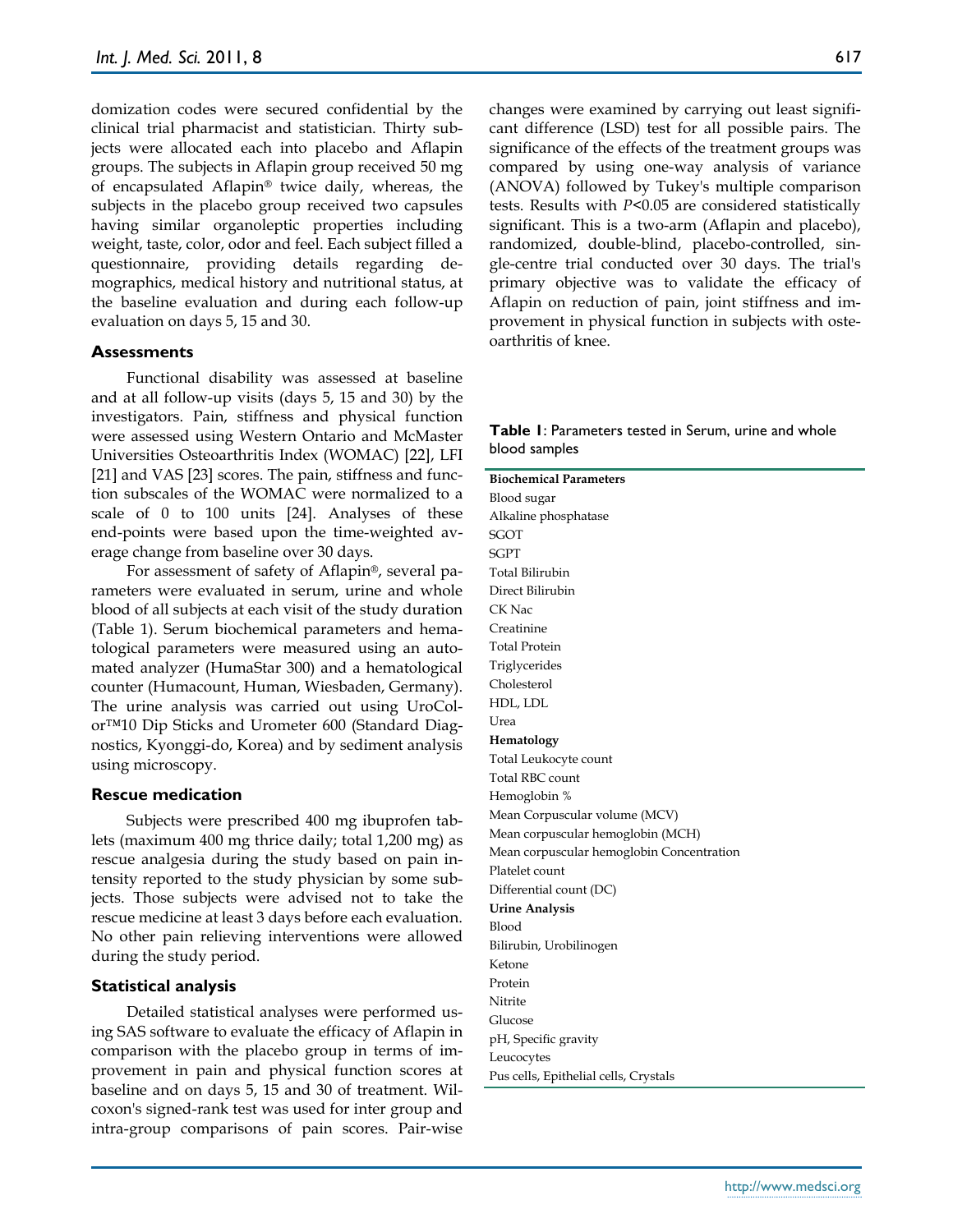## **Results**

#### **Baseline characteristics**

The subjects were randomly distributed into two groups and the descriptive statistics comparing demographic variables, baseline disease characteristics and baseline outcome measures (LFI, VAS, WOMAC pain, function and stiffness sub-scores) are provided in **Table 2**. The demographic variables, disease-related and baseline outcome parameters of two groups, one receiving Aflapin® 100 mg/day (n=30) and the other receiving placebo (n=29) did not differ significantly at baseline.

#### **Table 2**: Characteristics of patients in study groups.

| Characteristics                  | Placebo $(n = 29)$ | $100 \,\mathrm{mg}/\mathrm{day}$<br>Aflapin <sup>®</sup> ( $n = 30$ ) |  |
|----------------------------------|--------------------|-----------------------------------------------------------------------|--|
| Sex (male/female; n)             | 11/18              | 11/19                                                                 |  |
| Age (years)                      | $55.3 \pm 8.8$     | $53.2 \pm 6.5$                                                        |  |
| Body weight (kg)                 | $59.7 \pm 10.5$    | $61.9 \pm 10.9$                                                       |  |
| Body mass index<br>(kg/m2)       | $24.9 \pm 2.6$     | $25.7 \pm 3.3$                                                        |  |
| Visual analog score              | $47.6 \pm 9.7$     | $48.0 \pm 6.0$                                                        |  |
| Lequesne's Func-<br>tional Index | $12.5 \pm 3.4$     | $12.8 \pm 3.7$                                                        |  |
| <b>WOMAC</b> score               |                    |                                                                       |  |
| Pain subscale                    | $45.9 \pm 10.5$    | $47.8 \pm 12.4$                                                       |  |
| Stiffness subscale               | $37.5 \pm 14.9$    | $38.8 \pm 13.3$                                                       |  |
| <b>Function subscale</b>         | $40.6 \pm 9.5$     | $41.1 \pm 11.8$                                                       |  |

#### **Table 3**. Normalized pain and function scores.

#### **Clinical efficacy**

The data regarding the normalized pain and function scores are summarized in **Table 3**. At the end of the study, significant reductions in pain and function scores were observed in treatment group supplemented with 100 mg/day of Aflapin when compared to either baseline or placebo.

Significant ( $p$ <0.05) reduction in all the pain scores was observed in the Aflapin group by day 30, when compared to the placebo group. In comparison with placebo, supplementation of Aflapin for 30 days conferred 37.6, 32.0, 40.1, 41.3 and 38.8 percent reductions in VAS, LFI, WOMAC pain, WOMAC stiffness and WOMAC function scores, respectively. Interestingly, significant (p<0.05) reductions in VAS and LFI scores were also observed in Aflapin group over placebo by day 5. Aflapin supplementation showed 14.8 and 16.3 percent better reduction in VAS and LFI scores respectively over placebo by 5 th day. Compared to the placebo group, the reductions in WOMAC scores were not significant after 5 days of treatment. Aflapin supplementation for 30 days afforded highly significant (p<0.001) reductions in all the pain scores exhibiting 49.1, 34.4, 49.5, 48.4 and 45.2 percent reduction, in VAS, LFI, WOMAC pain, WOMAC stiffness and WOMAC function scores, respectively, when compared to the baseline. However, significant (p<0.05) reductions were observed in VAS, WOMAC pain and WOMAC function scores in placebo group when compared to the base line and the magnitude of the reductions are 17.6, 12.0 and 9.24 percent respectively; which are small in comparison with those of the Aflapin group (**figure 2**).

| Parameter and treatment                         | Baseline mean ± SD | Day-30 mean $\pm$ SD | p value (vs. baseline) | p value (vs. placebo) |
|-------------------------------------------------|--------------------|----------------------|------------------------|-----------------------|
| Visual analogue scale score                     |                    |                      |                        |                       |
| Placebo $(n=29)$                                | $47.6 \pm 9.7$     | $39.3 \pm 9.5$       | < 0.0001               | NA                    |
| Aflapin $100 \,\mathrm{mg}/\mathrm{day}$ (n=30) | $48.0 \pm 6.0$     | $24.5 \pm 11.9$      | < 0.0001               | < 0.0001              |
| Lequesne's Functional Index                     |                    |                      |                        |                       |
| Placebo $(n=29)$                                | $12.5 \pm 3.4$     | $12.4 \pm 2.6$       | 0.7646                 | NA                    |
| Aflapin 100 mg/day (n=30)                       | $12.8 \pm 3.7$     | $8.4 \pm 3.8$        | < 0.0001               | < 0.0001              |
| WOMAC pain subscale                             |                    |                      |                        |                       |
| Placebo $(n=29)$                                | $45.9 \pm 10.5$    | $40.3 \pm 11.4$      | 0.001                  | NA                    |
| Aflapin $100 \text{ mg}/\text{day}$ (n=30)      | $47.8 \pm 12.4$    | $24.2 \pm 12.0$      | < 0.0001               | < 0.0001              |
| <b>WOMAC</b> stiffness subscale                 |                    |                      |                        |                       |
| Placebo $(n=29)$                                | $37.5 \pm 14.9$    | $34.1 \pm 15.6$      | 0.2024                 | NA.                   |
| Aflapin $100 \,\mathrm{mg}/\mathrm{day}$ (n=30) | $38.8 \pm 13.3$    | $20.0 \pm 15.6$      | < 0.0001               | 0.0014                |
| <b>WOMAC</b> function subscale                  |                    |                      |                        |                       |
| Placebo $(n=29)$                                | $40.6 \pm 9.5$     | $36.8 \pm 11.5$      | 0.0029                 | NA                    |
| Aflapin $100 \text{ mg}/\text{day}$ (n=30)      | $41.1 \pm 11.8$    | $22.5 \pm 11.1$      | < 0.0001               | < 0.0001              |

NA, not applicable; WOMAC, Western Ontario and McMaster Universities Osteoarthritis Index.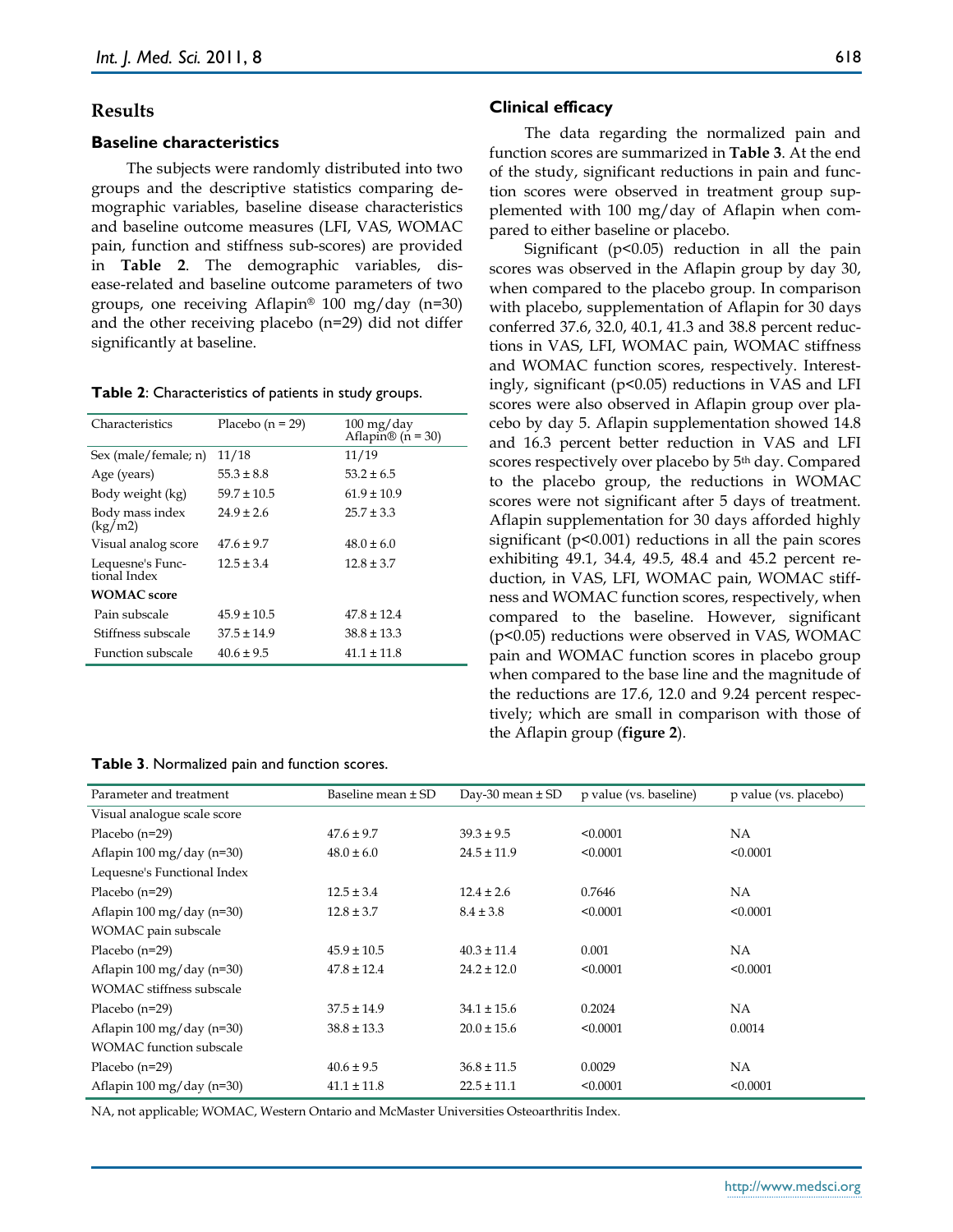

**Figure** 1: Flow chart of the subjects who participated in the clinical trial. Evaluations of physical activity and pain scores, serum biochemistry, hematology, urine biochemistry and pro-inflammatory biomarkers were done at baseline (day 0) and on days 5, 15 and 30 during follow up.

**Figure 2:** Pain, Function and stiffness scores. Presented are the mean scores for (a) visual analog scale, (b) Lequesne's Functional Index, (c) Western Ontario and McMaster Universities Osteoarthritis Index (WOMAC)-pain, (d) WOMAC-stiffness, and (e) WOMAC-function in placebo and 100 mg/day Aflapin® groups at different time points day 0, day 5, day 15 and day 30. Each bar represents mean ± standard deviation. In comparison with placebo the mean scores in the treatment groups were tested for significance using Wilcoxon's rank-sum test;  $* p < 0.05$  and  $# p < 0.01$ .



619

http://www.medsci.org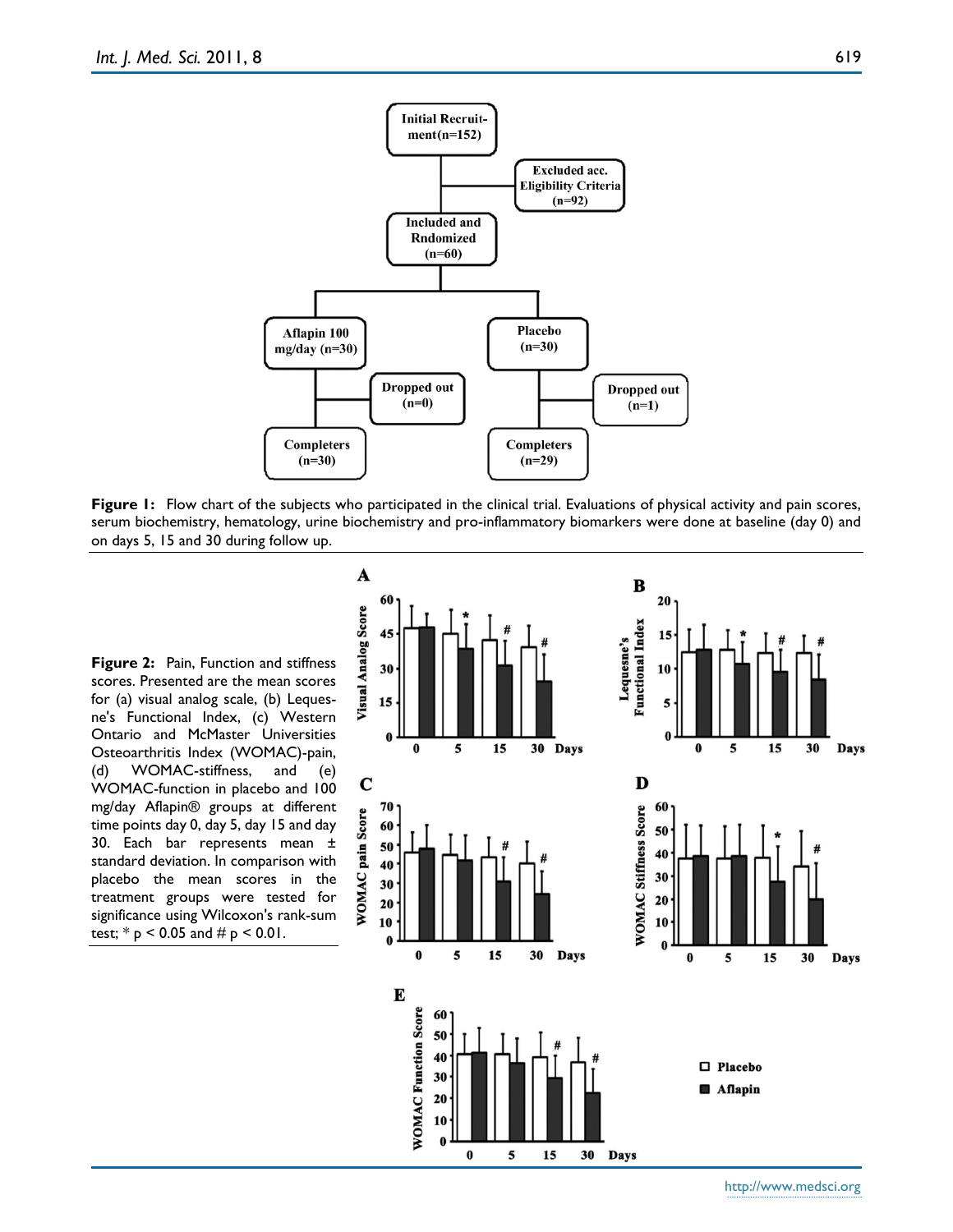#### **Biochemical evaluations**

As a part of the safety evaluation, laboratory tests were performed for assessment of different biochemical parameters (in serum and urine) and hematological parameters. The repeated measure ANOVA was used to compare the values at different evaluations over the 30 days period with those of baseline. Statistical analyses of these parameters did not indicate any significant changes. Although minor changes were observed in some of the parameters, they remained within the normal laboratory range. Similarly, no significant changes in hematological and urinary parameters were observed in the active treatment groups when compared to the placebo (data not shown).

#### **Adverse Events and Dropouts**

During the course of the 30-day study, no major adverse events were reported. However, nausea and headache were reported as minor adverse events by two subjects during the study; one each from placebo and Aflapin supplemented groups.

One subject from placebo groups was dropped out from the study due to un-availability for the follow up evaluations.

#### **Discussion**

The primary objective of conducting the present study was to substantiate the observation that Aflapin, a novel *Boswellia* extract reduces clinical symptoms of osteoarthritis, pain, physical discomfort. *Boswellia serrata* is an ancient Indian medicinal plant, and the gum resin of this plant has long been known for anti-inflammatory, anti-arthritic and analgesic properties [9,10]. Earlier studies indicate that 3-O-Acetyl-11-keto-beta-boswellic acid (AKBA) is the most active principle present in the Boswellia extracts, which mainly contributes the anti-inflammatory activities of this herbal extract by inhibiting 5-lipoxygenase activity [11,12].

To date, the anti-inflammatory and anti-arthritic efficacy of different forms of Boswellia extracts have been established in various models either *in vitro* or *in vivo* or in clinical studies [13-16,19,25-30]. However, studies indicate that upon oral administration, Boswellia extracts exhibit poor intestinal absorption of AKBA and poor bioavailability which limits its anti-inflammatory efficacy [31,32]. Aflapin is a novel synergistic composition, which contains *B. serrata* extract enriched to 20% AKBA and *B. serrata* non-volatile oil (PCT/IN2009/000505). In a recent communication Sengupta et al [17] have reported that Aflapin® provides 51.78% more bioavailable concentration of systemic AKBA after a single dose oral administration in comparison with 30% AKBA enriched Boswellia extract (5-Loxin®). In corroboration, it was observed in a recent double blind placebo controlled study that Aflapin provides significantly better improvements in clinical symptoms in OA subjects when compared with 30% AKBA enriched Boswellia extract (5-Loxin®) [19]. The present 30-day double blind, placebo controlled clinical study was designed with two approaches; (i) to reassess the anti-arthritic efficacy of Aflapin and (ii) to evaluate the early onset of action of Aflapin in pain reduction and improvement of physical function in OA subjects.

The present study demonstrates the potential of Aflapin in alleviating pain, joint stiffness and improving physical functions in OA subjects (Figure 2). Pain, stiffness of joints, reduced joint movement and physical discomfort are the major clinical manifestations of OA [24,29,30]. In comparison with the placebo, at the end of the study, the Aflapin supplemented group showed statistically significant improvements in all pain scores including VAS, LFI, WOMAC pain, WOMAC stiffness and WOMAC function scores (Figure 2). Aflapin provided significant reductions in pain scores of VAS and LFI in as early as 5 days. Whereas, in the previous study Aflapin demonstrated significant relief from joint pain and physical discomfort in OA subjects after 7 days of treatment [19]. Together, these findings clearly suggest that Aflapin confers quick and significant pain relief, improvement in physical ability and quality of life in OA subjects.

Therapeutic efficacy and fast action of Aflapine can be attributed to its role in intervening the cellular and molecular mechanisms associated with the pathologic processes of OA. Earlier we have demonstrated multiple beneficial effects of Aflapin over 5-Loxin; (1), better anti-inflammatory efficacy of Aflapin through inhibiting 5-lipoxygenase enzyme activity, and inhibiting TNFα production; (2), provides significant protection from damaging action of IL-1 $\beta$  by increasing chondrocytes proliferation and increasing synthesis of cartilage matrix substances such as collagen and glycosaminoglycans in human primary chondrocytes; (3), Aflapin also inhibits MMP3 production in TNFα induced human chondrocytes [17].

Overall, the data demonstrate the efficacy of Aflapin in pain management, improving physical function, quality of life and joint health. Presumably, the pleotropic beneficial effects of Aflapin might provide potential anti-osteoarthritic efficacy, which helps improving joint health in OA subjects [17,19,25].

In corroboration with the previous studies [19,25], the present investigation does not show any major changes in the hematological parameters, serum biochemical parameters and in urine analysis in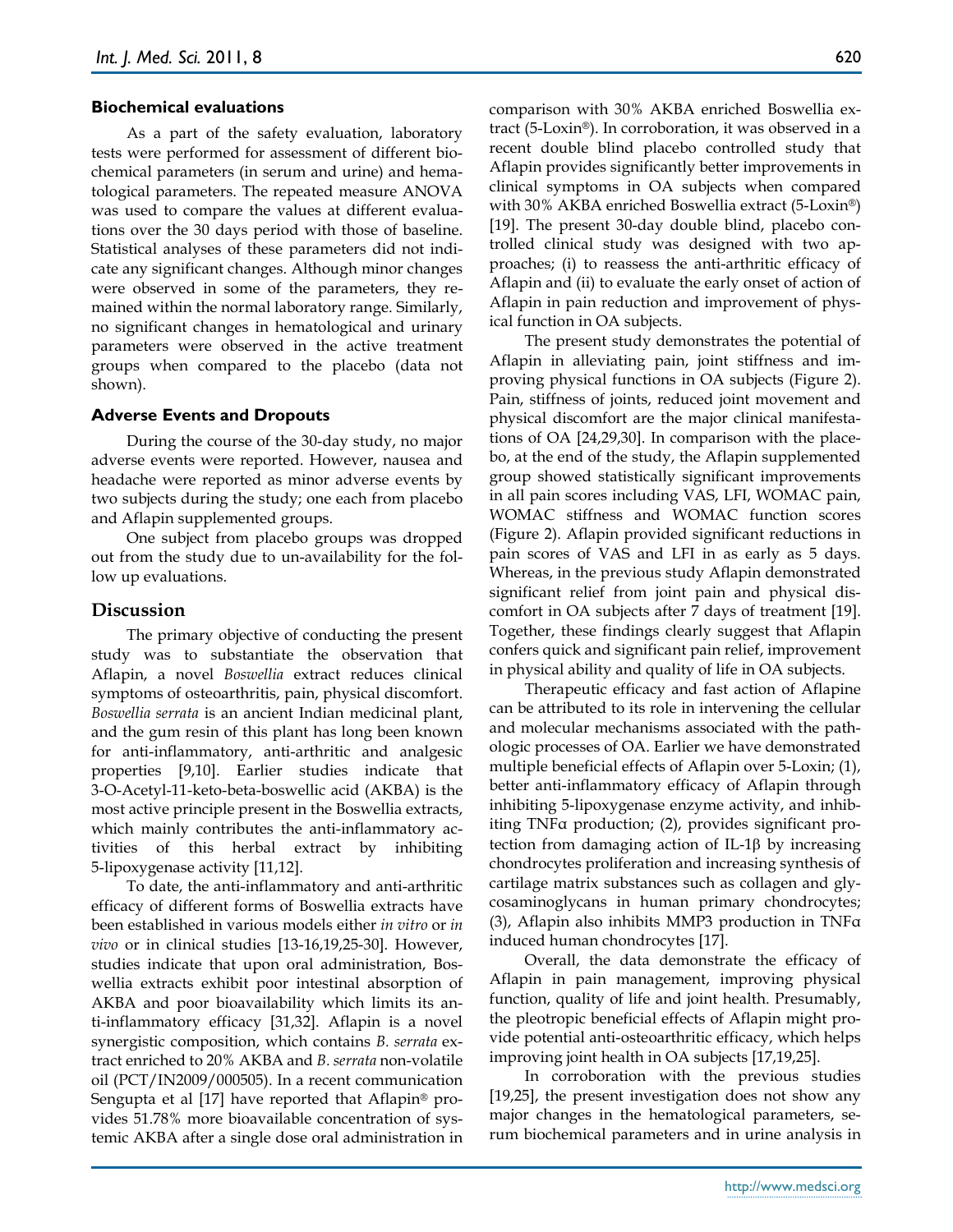Aflapin supplemented subjects in comparison with placebo. In addition, no major adverse effect has been reported by the subjects included in Aflapin group. Taken together, these observations further demonstrate and substantiate the anti-osteoarthritic potential of Aflapin.

# **Conclusion**

In summary, the present study validates the potential anti-OA efficacy and safety of Aflapin. In addition the present study also establishes the fast onset of therapeutic action of Aflapin® in OA subjects. Aflapin significantly improves joint function and relieves pain at as early as 5 days of treatment. This study bears potential promise in favor of Aflapin as a useful alternative therapeutic strategy for the management of OA in humans.

# **Abbreviations**

AKBA: 3-O-acetyl-11-keto-beta-boswellic acid; ANOVA: analysis of variance; ASRAM: Alluri Sitarama Raju Academy of Medical Sciences; BMI: Body Mass Index; LFI: Lequesne's Functional Index; NSAID: nonsteroidal anti-inflammatory drug; NU: normalized units; OA: osteoarthritis; VAS: visual analog scale; WOMAC: Western Ontario and McMaster Universities Osteoarthritis Index.

## **Acknowledgements**

The authors sincerely thank Sri G Ganga Raju, Chairman; Mr. G Rama Raju, Director; and Mr. B. Kiran, CEO of Laila Group of Industries, India for their generous support and encouragements. This study is funded by Laila Impex R&D Center, India.

## **Conflict of Interest**

The authors have declared that no conflict of interest exists.

## **References**

- 1. Felson DT: An update on the pathogenesis and epidemiology of osteoarthritis. *Radiol Clin North Am* 2004, 42:1-9.
- 2. Felson DT, Lawrence RC, Dieppe PA, Hirsch R, Helmick CG, Jordan JM, Kington RS, Lane NE, Nevitt MC, Zhang Y, Sowers M, McAlindon T, Spector TD, Poole AR, Yanovski SZ, Ateshian G, Sharma L, Buckwalter JA, Brandt KD, Fries JF: Osteoarthritis: new insights. Part 1: the disease and its risk factors. Ann Intern Med 2000, 133:635-646.
- 3. Karen WB, et al. Medical management of osteoarthritis. *BMJ* 2000; 321:936-940.
- 4. Bos SD, Slagboon PE, Meulenbelt I. New insights into osteoarthritis: early developmental features of an aging related disease. Curr Opin Rheumatol. 2008; 20:553-559.
- 5. Pendleton A, Arden N, Dougados M, Doherty M, Bannwarth B, Bijlsma JW, Cluzeau F, Cooper C, Dieppe PA, Günther KP, Hauselmann HJ, Herrero-Beaumont G, Kaklamanis PM, Leeb B, Lequesne M, Lohmander S, Mazieres B, Mola EM, Pavelka K,

Serni U, Swoboda B, Verbruggen AA, Weseloh G, Zimmermann-Gorska I: EULAR recommendations for the management of osteoarthritis: report of task force standing committee for International Clinical Studies including Therapeutic Trials (ESCISIT). *Ann Rheum Dis* 2000, 59:936-944.

- 6. Singh G: Recent considerations in nonsteroidal anti-inflammatory drug gastropathy. *Am J Med* 1998, 105:31S-38S.
- 7. Griffin MR: Epidemiology of nonsteroidal anti-inflammatory drug associated gastrointestinal injury. *Am J Med* 1998, 104:23S-29S.
- 8. Wright JM: Double-edged sword of COX-2 selective NSAIDs. *CMAJ* 2002, 167:1131-1137.
- 9. Singh GB, Atal CK: Pharmacology of an extract of salai guggal ex-*Boswellia serrata*, a new non-steroidal anti-inflammatory agent. *Agents Actions* 1986, 18:407-412.
- 10. Ethan B, Heather B, Theresa DH, Ivo F, Sadaf H, Jens H, David S, Catherine U: *Boswellia*: An evidence-based systematic review by the natural standard research collaboration. *J Herbal Pharmacother* 2004, 4:63-83.
- 11. Safayhi H, Mack T, Sabieraj J, Anazodo MI, Subramanian LR, Ammon HPT: Boswellic acids: novel, specific, nonredox inhibitors of 5-lipoxygenase. *J Pharmacol Exp Ther* 1992, 26:1143-1146.
- 12. Sailer ER, Subramanian LR, Rall B, Hoernlein RF, Ammon HPT, Safayhi H: Acetyl-11-keto-β-boswellic acid (AKBA): structure requirements or binding and 5-lipoxygenase inhibitory activity. *Br J Pharmacol* 1996, 117:615-618.
- 13. Joos S, Rosemann T, Szecsenyi J, Hahn EG, Willich SN, Brinkhaus B: Use of complementary and alternative medicine in Germany– a survey of subjects with inflammatory bowel disease. *BMC Complement Altern Med* 2006, 6:19.
- 14. Anthoni C, Laukoetter MG, Rijcken E, Vowinkel T, Mennigen R, Muller S, Senninger N, Russell J, Jauch J, Bergmann J, Granger DN, Krieglstein CF: Mechanisms underlying the anti-inflammatory actions of boswellic acid derivatives in experimental colitis. *Am J Physiol Gastrointest Liver Physiol* 2006, 290:G1131-G1137.
- 15. Gupta I, Parihar A, Malhotra P, Gupta S, Ludtke R, Safayhi H, Ammon HP: Effects of gum resin of *Boswellia serrata* in subjects with chronic colitis. *Planta Med* 2001, 67:391-395.
- 16. Kimmatkar N, Thawani V, Hingorani L, Khiyani R: Efficacy and tolerability of Boswellia serrata extract in treatment of osteoarthritis of knee: a randomized double blind placebo controlled trial. *Phytomedicine* 2003, 10:3-7.
- 17. Sengupta K, Kolla JN, Krishnaraju AV, Yalamanchili N, Rao CV, Golakoti T, Raychaudhuri S, Raychaudhuri SP. Cellular and molecular mechanisms of anti-inflammatory effect of Aflapin: a novel Boswellia serrata extract. *Mol Cell Biochem*. 2011, 354:189-197.
- 18. Krishnaraju AV, Sundararaju D, Vamsikrishna U, Suryachandra R, Machiraju G, Sengupta K, Trimurtulu G. Safety and toxicological evaluation of Aflapin®: A novel Boswellia-derived anti-inflammatory product. *Toxicology Mechanisms and Methods.* 2010; 20: 556-563.
- 19. Sengupta K, Krishnaraju AV, Vishal AA, Mishra A, Golakoti T, Sarma KVS, Raychaudhuri SK, Raychaudhuri SP. Comparative Efficacy and Tolerability of 5-Loxin® and Aflapin® Against Osteoarthritis of the Knee: A Double Blind, Randomized, Placebo Controlled Clinical Study. *Int J Med Sci.* 2010; 7(6):366-377.
- 20. Hochberg MC, Altman RD, Brandt KD, Clark BM, Dieppe PA, Griffin MR, Moskowitz RW, Schnitzer TJ. Guidelines for the medical management of osteoarthritis. Part II. Osteoarthritis of the knee. American College of Rheumatology. *Arthritis Rheum* 1995; 38:1541-1546.
- 21. Lequesne MG, Mery C, Samson M, Gerard P. Indexes of severity for osteoarthritis of the hip and knee validation-value in comparison with other assessment tests. *Scand J Rheumatology* 1987; 65:85-89.